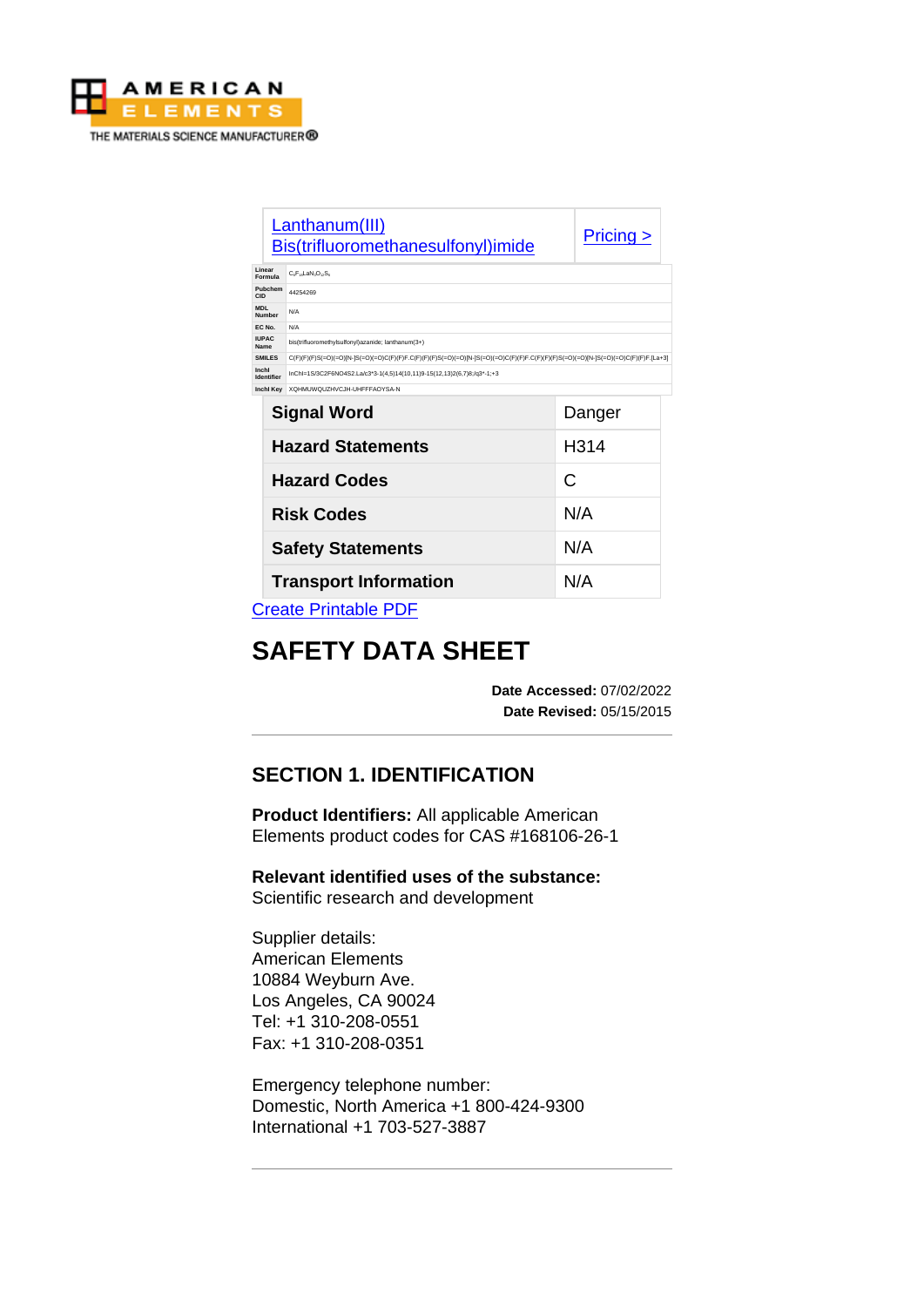# **SECTION 2. HAZARDS IDENTIFICATION**

OSHA Haz Com: CFR 1910.1200: Eye Damage/Irritation [Category 1] Skin Corrosion/Irritation [Category 1B] Signal word: Danger! Hazard Statement(s): Causes serious eye damage Causes severe skin burns and eye damage



Pictogram(s) or Symbol(s): Precautionary Statement(s): [Prevention] Do not breathe dusts or mists. Use only outdoors or in a well-ventilated area. Wear protective gloves, protective clothing, eye protection and face protection. Wear eye protection. Wear face protection (full length face shield). [Response] If swallowed: Rinse mouth. Do NOT induce vomiting. If on skin (or hair): Take off immediately all contaminated clothing. Rinse skin with water or shower. Wash contaminated clothing before reuse. If inhaled: Remove person to fresh air and keep comfortable for breathing. Immediately call a poison center or doctor. If in eyes: Rinse cautiously with water for several minutes. Remove contact lenses, if present and easy to do. Continue rinsing. [Storage] Store locked up. [Disposal] Dispose of contents and container in accordance with US EPA guidelines for the classification and determination of hazardous waste listed in 40 CFR 261.3. (See Section 13)

#### **SECTION 3. COMPOSITION/INFORMATION ON INGREDIENTS**

Substance/Mixture: Substance SAFETY DATA SHEET Company: Percent: >98.0%(T)

# **SECTION 4. FIRST AID MEASURES**

Inhalation: Immediately call a poison center or doctor. Effects of exposure (inhalation) to substance may be delayed.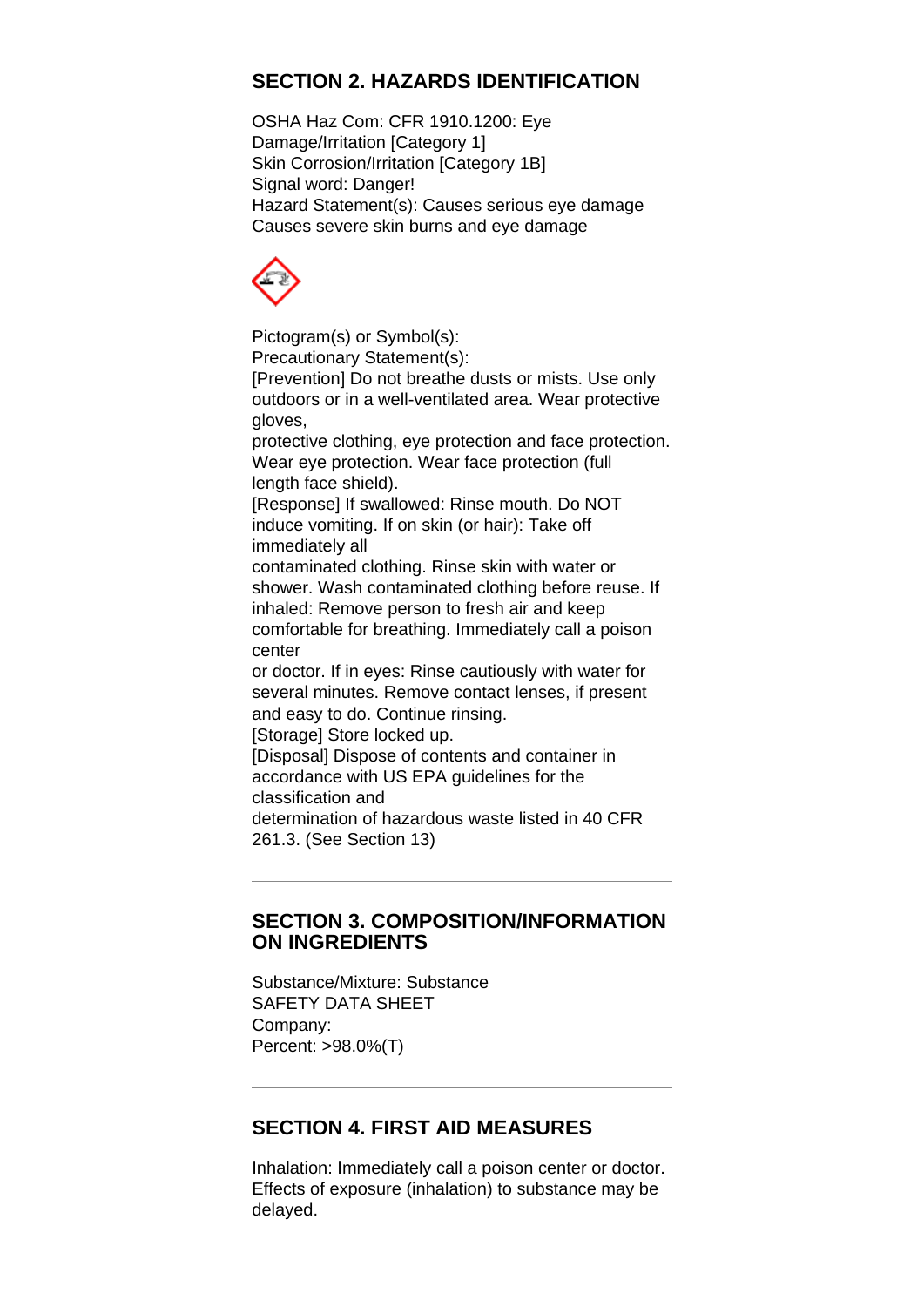Move victim to fresh air. Give artificial respiration if victim is not breathing. Administer oxygen if breathing is

difficult. Keep victim warm and quiet. Treat symptomatically and supportively. Ensure that medical

personnel are aware of the material(s) involved and take precautions to protect themselves.

Skin contact: For severe burns, immediate medical attention is required. Immediately call a poison center or doctor.

Remove and wash contaminated clothing before reuse. In case of contact with substance, immediately flush skin with running water for at least 20 minutes. Treat symptomatically and supportively. Ensure that medical personnel are aware of the material(s) involved and take precautions to protect themselves. Eye contact: IMMEDIATELY flush eyes with running water for at least 15 minutes, keeping eyelids open. Eye contact

with vapors or substance may cause severe injury, burns, or death. Call emergency medical service. **Move** 

victim to fresh air. Check for and remove any contact lenses. Keep victim warm and quiet. Treat symptomatically and supportively. Effects of exposure to substance may be delayed. Ensure that medical personnel are aware of the material(s) involved and

take precautions to protect themselves.

Ingestion: Do not induce vomiting with out medical advice. Call a physician or Poison Control Center immediately. Do

not use mouth-to-mouth method if victim ingested the substance; give artificial respiration with the aid of a pocket mask equipped with a one-way valve or other proper respiratory medical device. Loosen tight clothing such as a collar, tie, belt or waistband. If a person vomits place them in the recovery position so that vomit will not reenter the mouth and throat. Rinse mouth. Keep victim warm and quiet. Treat symptomatically and supportively. Ensure that medical personnel are aware of the material(s) involved and

take precautions to protect themselves.

Symptoms/effects:

Acute: No data available

Delayed: No data available

Immediate medical attention: WARNING: It might be hazardous to the person providing aid to give mouthto-mouth respiration, because

the inhaled material is corrosive. For severe burns, immediate medical attention is required. If breathing has stopped, perform artificial respiration. Use first aid treatment according to the nature of the injury. Ensure that medical personnel are aware of the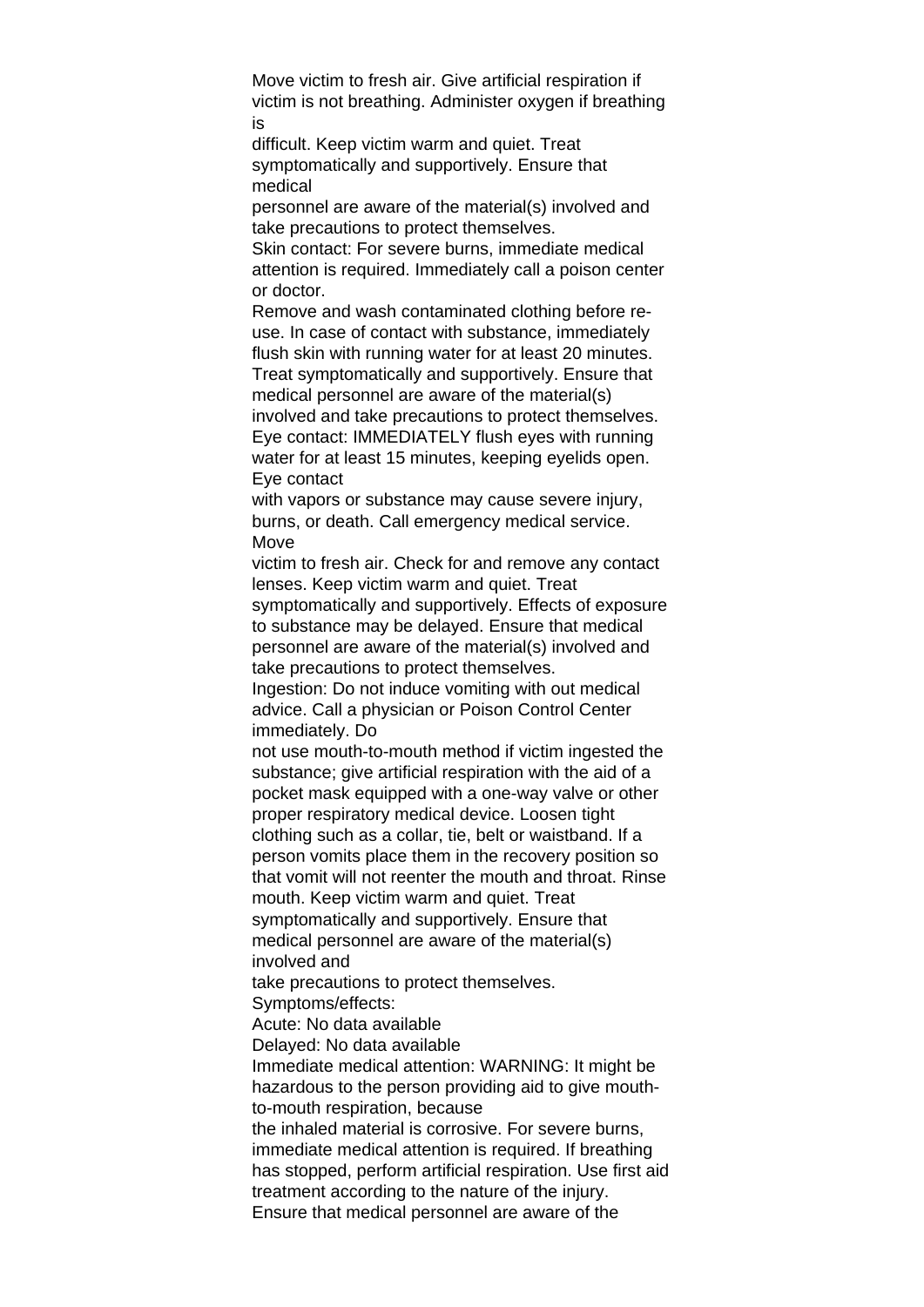material(s) involved and take precautions to protect themselves.

## **SECTION 5. FIREFIGHTING MEASURES**

Suitable extinguishing media: Dry chemical, CO2 or water spray. Consult with local fire authorities before attempting large scale fire fighting operations. Specific hazards arising from the chemical Hazardous combustion products: None Other specific hazards: Closed containers may explode from heat of a fire. Special precautions for fire-fighters: Use water spray or fog; do not use straight streams. Dike fire-control water for later disposal; do not scatter the material. Containers may explode when heated. Move containers from fire area if you can do it without risk. Special protective equipment for fire-fighters: Wear positive pressure self-contained breathing apparatus (SCBA). Structural fire fighters' protective clothing provides limited protection in fire situations ONLY; it may not be effective in spill situations. Wear chemical protective clothing which is specifically recommended by the manufacturer. It may provide little or no thermal protection.

#### **SECTION 6. ACCIDENTAL RELEASE MEASURES**

Personal precautions: Avoid contact with skin, eyes, and clothing. Keep people away from and upwind of spill/leak. Do not touch

damaged containers or spilled material unless wearing appropriate protective clothing (Section 8). Warn

unnecessary personnel to move away. Stop leak if you can do it without risk. Ensure adequate ventilation.

Isolate the hazard area and deny entry to unnecessary and unprotected personnel.

Personal protective equipment: Wear eye protection (splash goggles) and face protection (full length face shield). Lab coat. Dust

respirator. Be sure to use a MSHA/NIOSH approved respirator or equivalent. Wear protective gloves (nitrile).

Emergency procedures: Prevent dust cloud. In case of a spill and/or a leak, always shut off any sources of ignition, ventilate the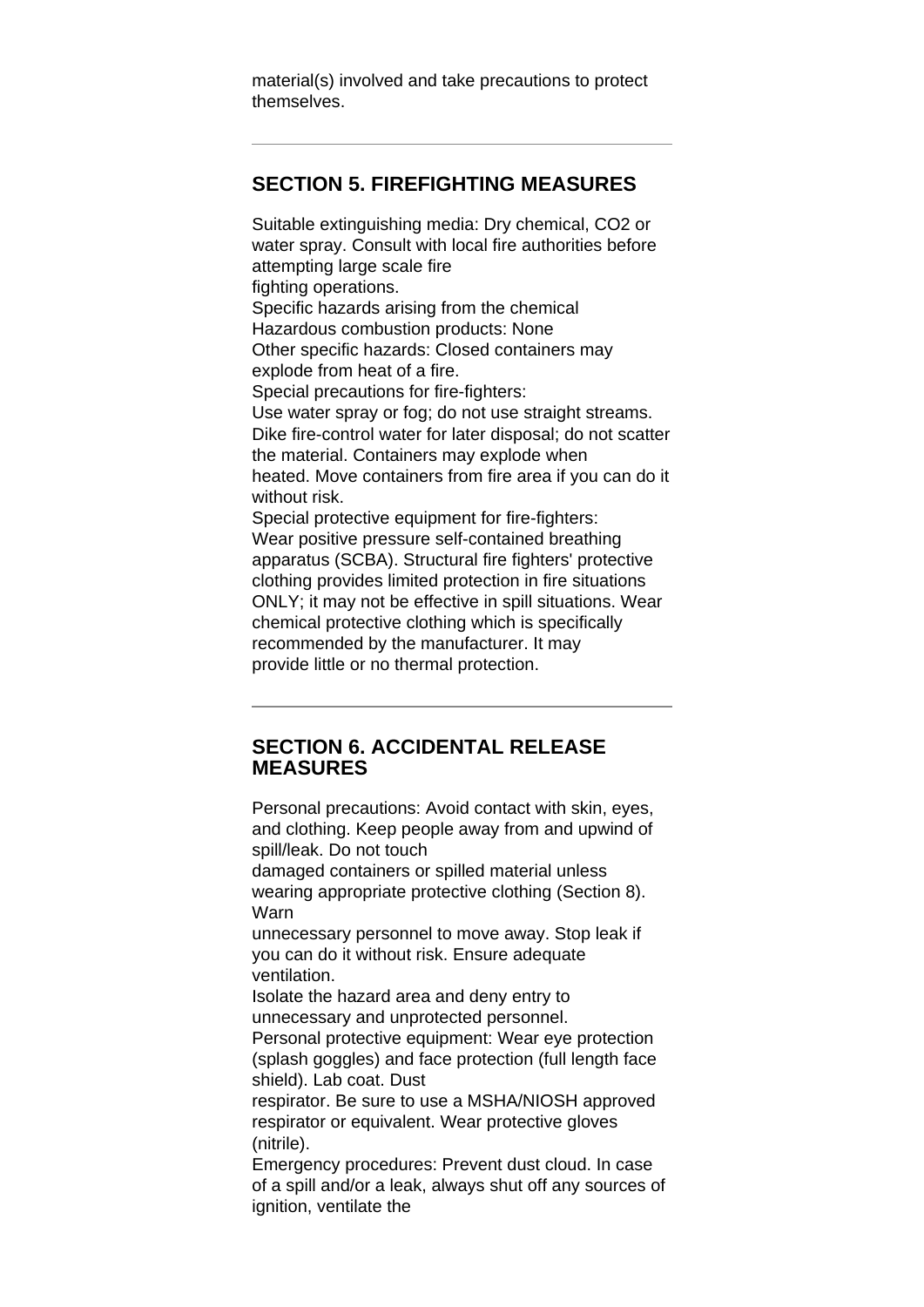area, and excercise caution. Do not touch damaged containers or spilled material unless wearing appropriate protective clothing. Warn personnel to move away. Prevent entry into sewers, basements or confined areas; dike if needed.

Methods and materials for containment and cleaning up:

ELIMINATE all ignition sources (no smoking, flares, sparks, or flames in immediate area). Stop leak if without risk. Ventilate the area. Absorb with an inert material and put the spilled material in an appropriate waste disposal container. Use clean nonsparking tools to collect absorbed material. Environmental precautions:

Prevent further leakage or spillage if safe to do so. Water runoff can cause environmental damage. Prevent entry into sewers, basements or confined areas; dike if needed.

## **SECTION 7. HANDLING AND STORAGE**

Precautions for safe handling: Avoid inhalation of vapor or mist. Manipulate under an adequate fume hood. Avoid contact with skin and

eyes. Good general ventilation should be sufficient to control airborne levels. Keep container dry. Handle and open container with care. Wear suitable protective clothing, gloves and eye/face protection. When

using do not eat, drink, or smoke. Keep away from sources of ignition.

Conditions for safe storage: Store locked up. Keep containers tightly closed in a cool, well-ventilated place. Keep away from

incompatibles. Containers which are opened must be carefully resealed and kept upright to prevent leakage. Avoid prolonged storage periods. Store under inert gas (e.g. Argon).

Storage incompatibilities: Store away from oxidizing agents

## **SECTION 8. EXPOSURE CONTROLS/PERSONAL PROTECTION**

Exposure limits: No data available Appropriate engineering controls: Good general ventilation should be sufficient to control airborne levels. Ventilation is normally required when handling or using this product. Eyewash fountains should be provided in areas where there is any possibility that workers could be exposed to the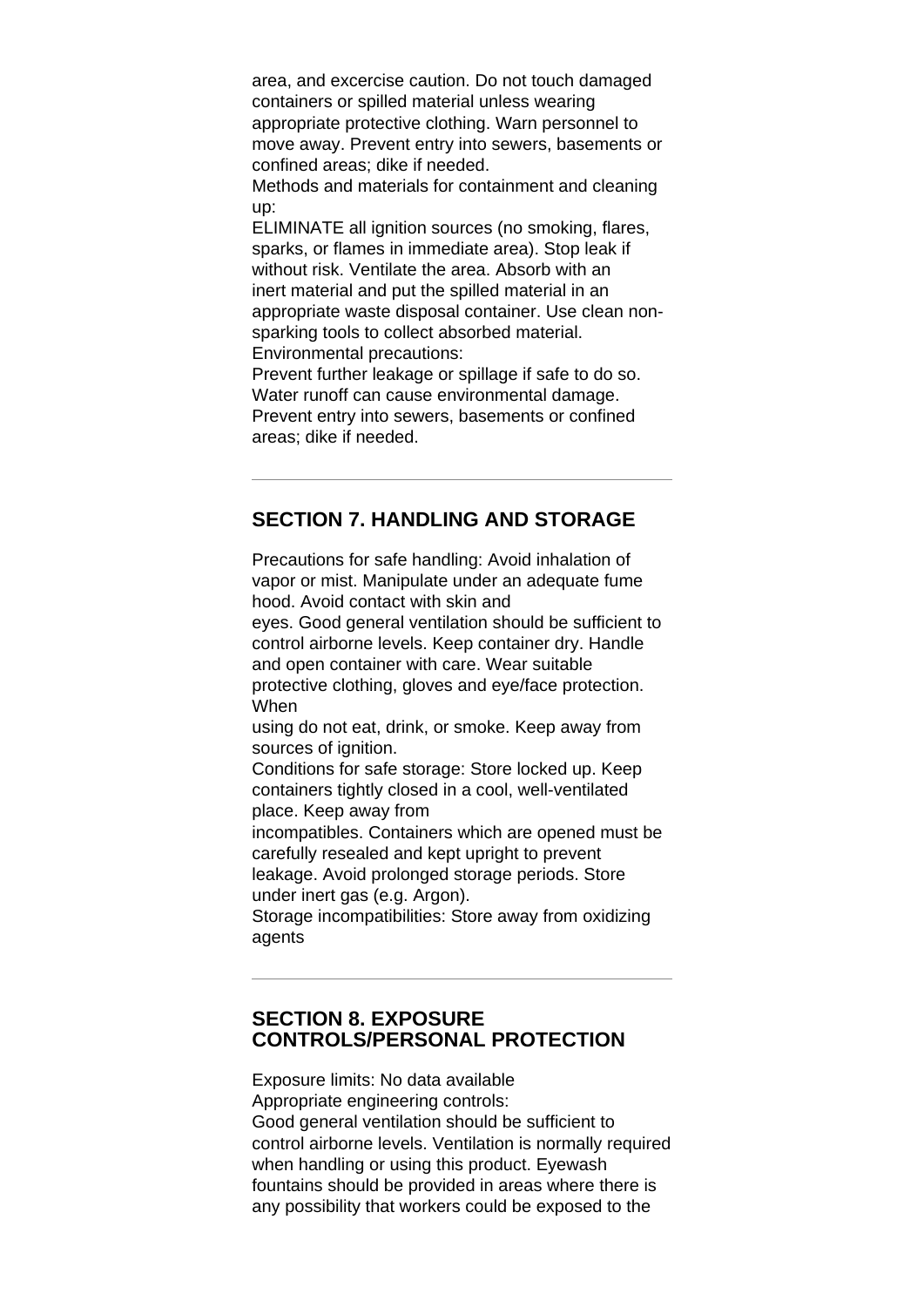substance. Follow safe industrial engineering/laboratory practices when handling any chemical. Personal protective equipment Respiratory protection: Dust respirator. Be sure to use a MSHA/NIOSH approved respirator or equivalent. Hand protection: Nitrile gloves. Eye protection: Safety glasses. Skin and body protection: Wear protective clothing (lab coat and chemical resistant boots).

#### **SECTION 9. PHYSICAL AND CHEMICAL PROPERTIES**

Physical state (20°C): Solid Form: Crystal - Powder Color: White - Almost white Odor: No data available Odor threshold: No data available Melting point/freezing point: Boiling point/range: Decomposition temperature: Relative density: Kinematic Viscosity: Partition coefficient: n-octanol/water (log Pow) Flash point: Flammability (solid, gas):

pH: No data available Vapor pressure: No data available Vapor density: No data available Dynamic Viscosity: No data available Evaporation rate: No data available (Butyl Acetate = 1) Autoignition temperature: No data available Flammability or explosive limits: No data available Lower: No data available Upper: No data available

Solubility(ies): Water: Soluble

# **SECTION 10. STABILITY AND REACTIVITY**

Reactivity: Not Available. Chemical Stability: Stable under recommended storage conditions. (See Section 7) Possibility of Hazardous Reactions: No hazardous reactivity has been reported. Conditions to avoid: Avoid excessive heat and light. Incompatible materials: Oxidizing agents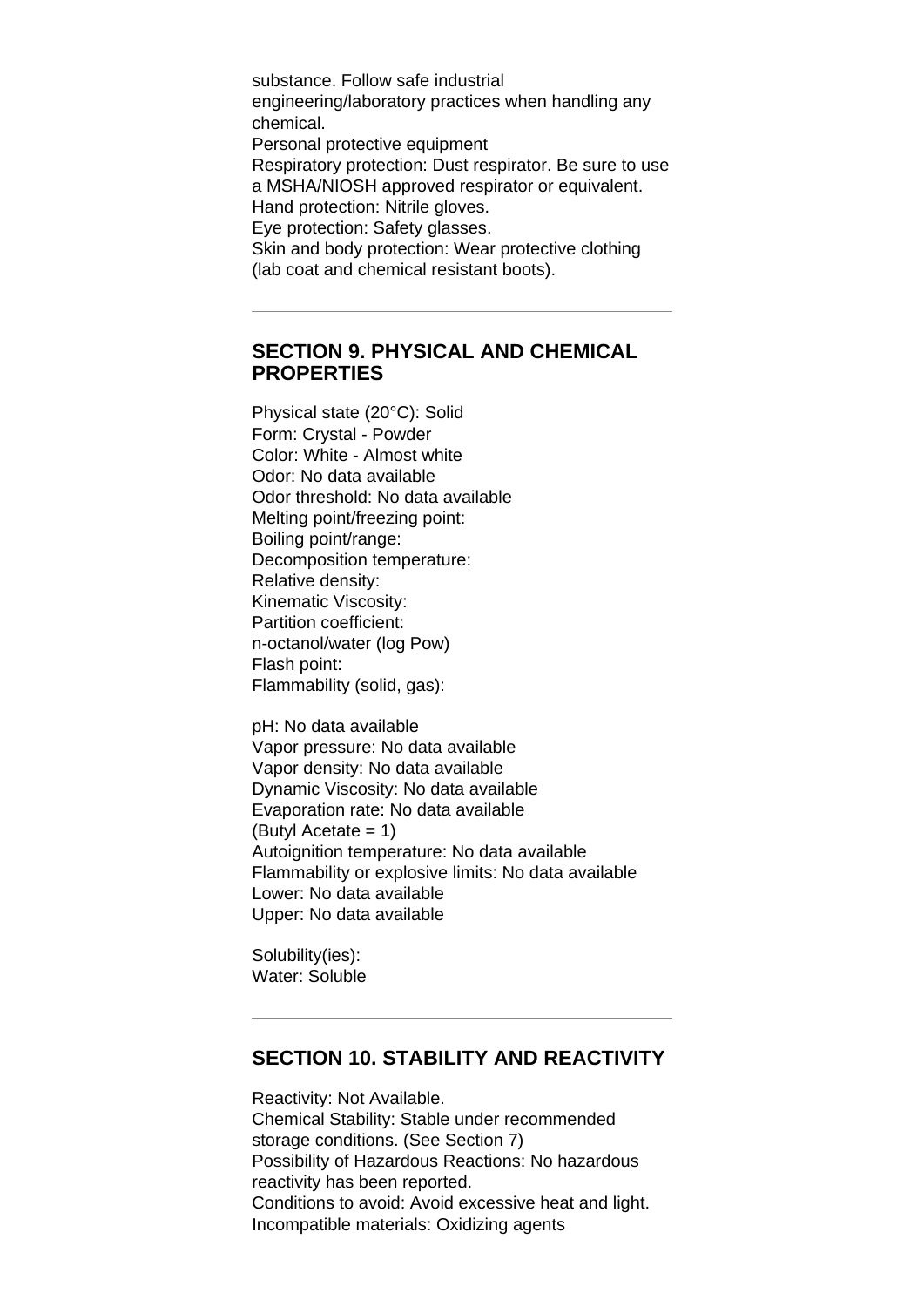Hazardous Decomposition Products: No data available

## **SECTION 11. TOXICOLOGICAL INFORMATION**

Acute Toxicity: No data available Skin corrosion/irritation: No data available Serious eye damage/irritation: No data available Respiratory or skin sensitization: No data available Germ cell mutagenicity: No data available Carcinogenicity: No data available IARC: No data available NTP: No data available OSHA: No data available Reproductive toxicity: No data available Routes of Exposure: Inhalation, Eye contact, Ingestion, Skin contact. Symptoms related to exposure: Skin contact may produce burrns. Skin contact may result in inflammation; characterized by itching, scaling, reddening, or occasionally blistering. Eye contact can result in corneal damage or blindness. Potential Health Effects: No specific information available; skin and eye contact may result in irriatation. May be harmful if inhaled or ingested. Target organ(s): No data available

## **SECTION 12. ECOLOGICAL INFORMATION**

**Ecotoxicity** Fish: No data available Crustacea: No data available Algae: No data available Persistence and degradability: No data available Bioaccumulative potential (BCF): No data available Mobillity in soil: No data available Partition coefficient: n-octanol/water (log Pow) No data available Soil adsorption (Koc): No data available Henry's Law: constant (PaM3/mol) No data available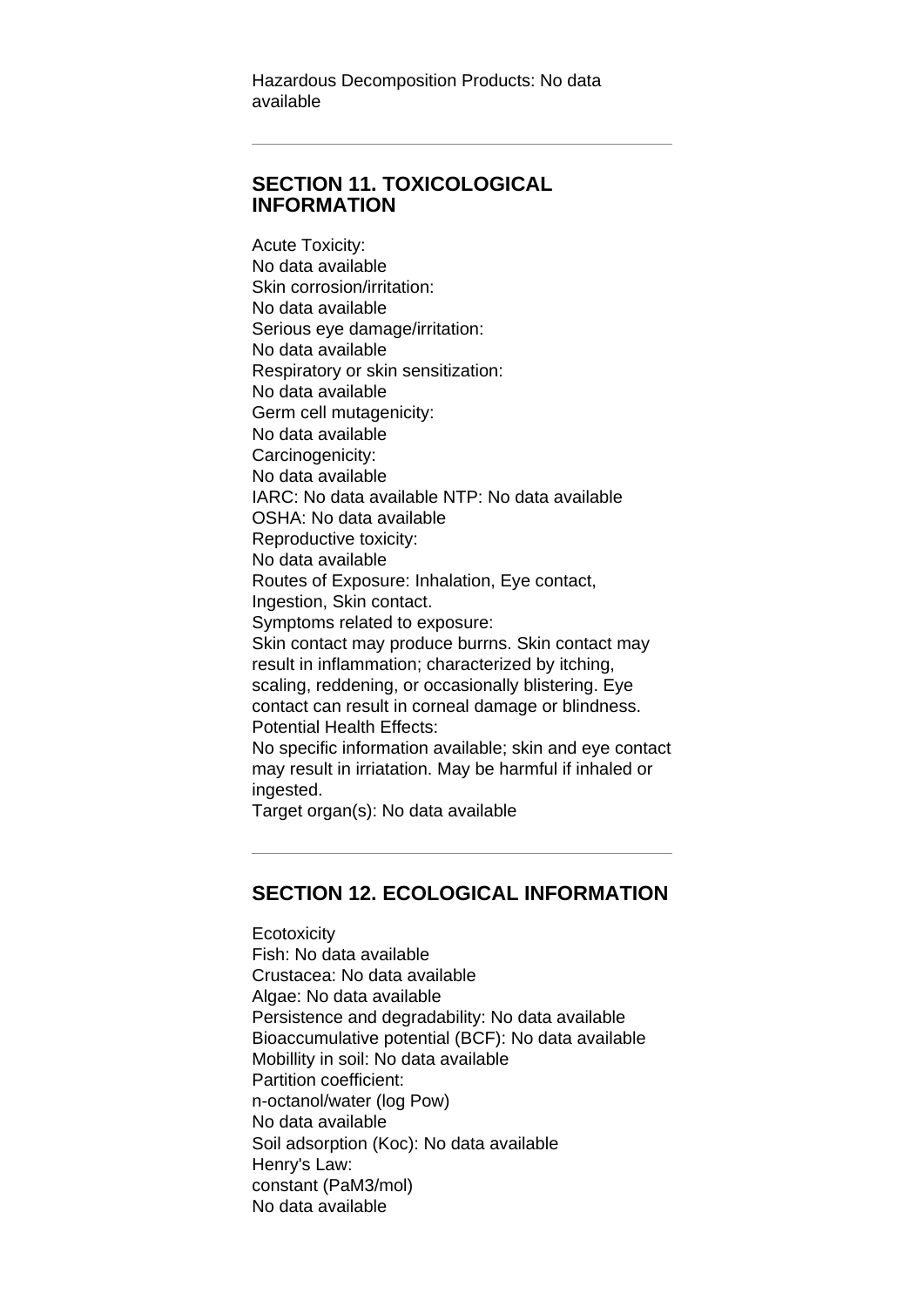#### **SECTION 13. DISPOSAL CONSIDERATIONS**

Disposal of product: Recycle to process if possible. It is the generator's responsibility to comply with Federal, State and Local rules and regulations. You may be able to dissolve or mix material with a combustible solvent and burn in a chemical incinerator equipped with an afterburner and scrubber system. This section is intended to provide assistance but does not replace these laws, nor does compliance in accordance with this section ensure regulatory compliance according to the law. US EPA guidelines for Identification and Listing of Hazardous Waste are listed in 40 CFR Parts 261. The product should not be allowed to enter the environment, drains,

water ways, or the soil.

Disposal of container: Dispose of as unused product. Do not re-use empty containers.

Other considerations: Observe all federal, state and local regulations when disposing of the substance.

# **SECTION 14. TRANSPORT INFORMATION**

DOT (US) Non-hazardous for transportation. IATA Non-hazardous for transportation. IMDG Non-hazardous for transportation.

#### **SECTION 15. REGULATORY INFORMATION**

Toxic Substance Control Act (TSCA 8b.): This product is NOT on the EPA Toxic Substances Control Act (TSCA) inventory. The following notices are required by 40 CFR 720.36 (C) for those products not on the inventory list: (i) These products are supplied solely for use in research and development by or under the supervision of a technically qualified individual as defined in 40 CFR 720.0 et sec. (ii) The health risks of these products have not been fully determined. Any information that is or becomes available will be supplied on a SDS sheet. US Federal Regulations CERCLA Hazardous substance and Reportable Quantity: SARA 313: Not Listed SARA 302: Not Listed